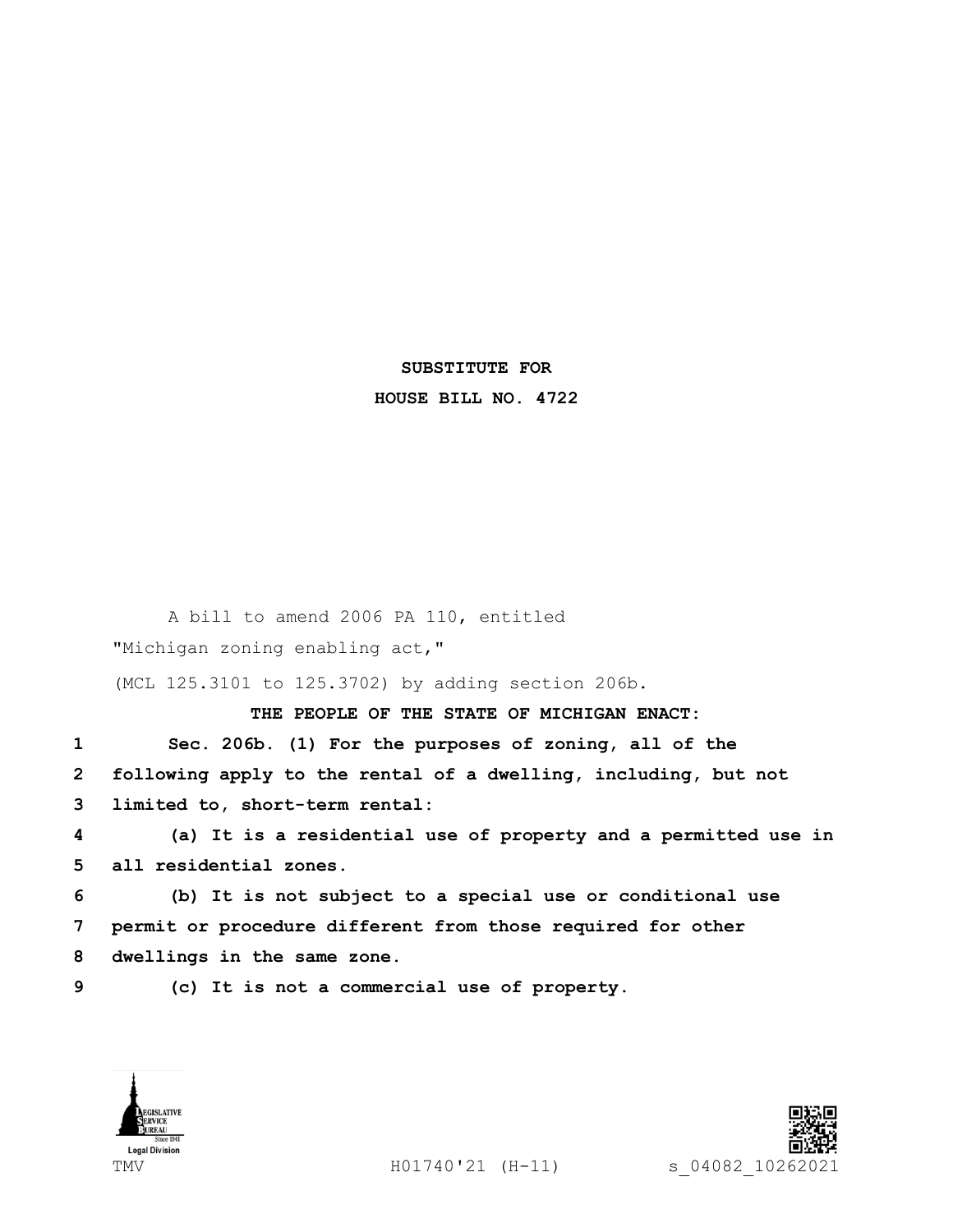**(2) A local unit of government shall not adopt or enforce zoning ordinance provisions that have the effect of prohibiting short-term rentals.**

 **(3) This section does not prohibit a zoning ordinance provision that is applied on a consistent basis to rental and owner-occupied residences and that regulates any of the following:**

**(a) Noise.**

**(b) Advertising.**

**(c) Traffic.**

**(d) Any other condition that may create a nuisance.**

 **(4) This section does not prohibit a local unit of government from doing either of the following:**

 **(a) Inspecting a residence for compliance with or enforcement of an ordinance of the local unit of government that meets all of the following requirements:**

**(***i***) Is for the protection of public health and safety.**

**(***ii***) Is not a zoning ordinance.**

 **(***iii***) Does not have the effect of prohibiting short-term rentals.**

**(b) Collecting taxes otherwise authorized by law.**

 **(5) Notwithstanding any other provision of this section, a local unit of government may limit the number of units under common ownership used for short-term rental in the local unit. The limit set by the local unit of government shall not be fewer than 2 units.**

 **(6) Notwithstanding any other provision of this section, a local unit of government may limit the total number of units used for short-term rental in the local unit. The limit shall not be less than 30% of the number of existing residential units in the**